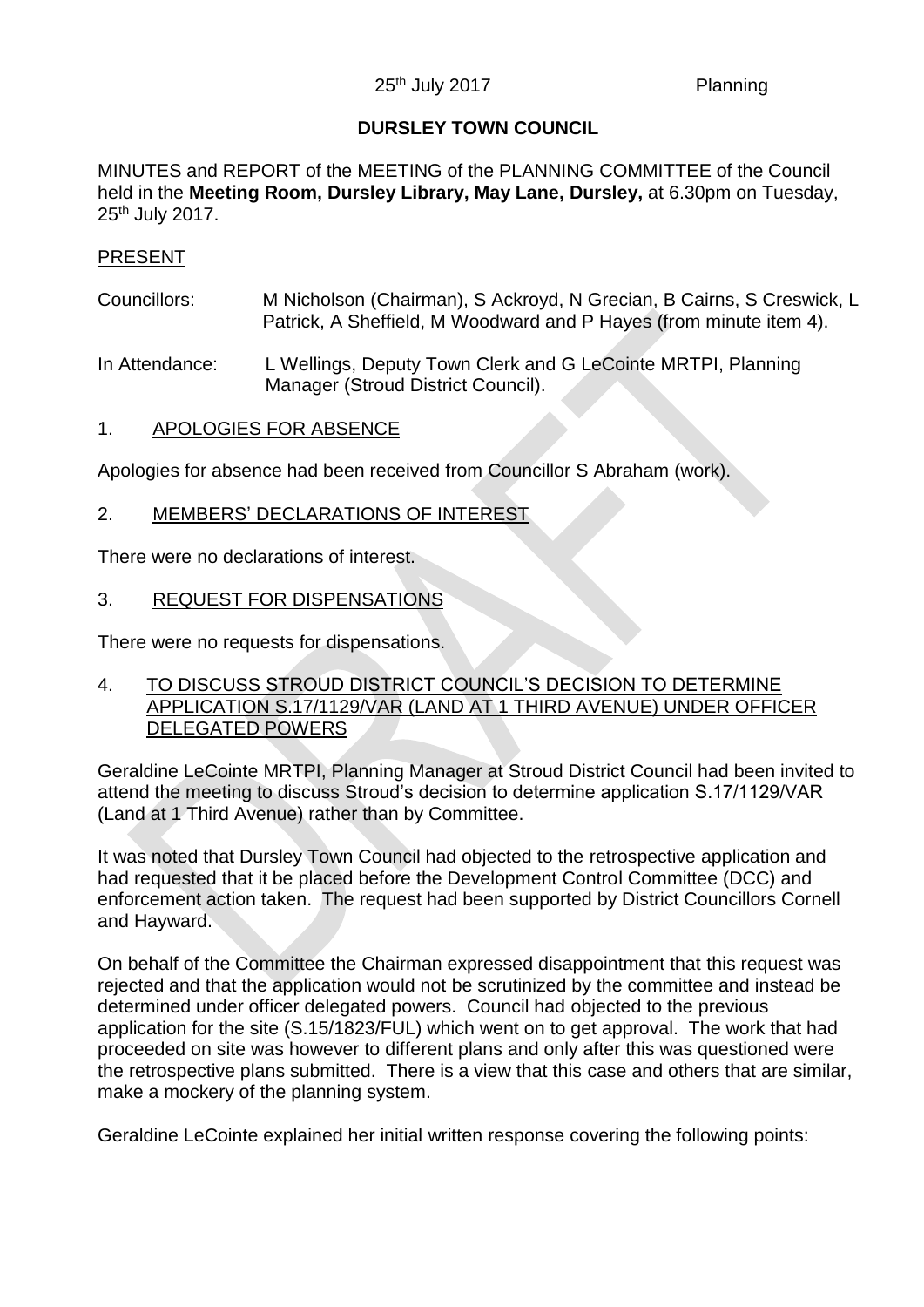## Planning

- The scheme of delegation requires that requests for call-in's to DCC meet two tests; the first is the nature of the material planning considerations cited and the second is that the application has generated significant public interest.
- In this case, the fact that there is an extant planning application on the site for a similar sized house in a similar position means there are no grounds to object to the principle of the current application. The previous scheme provided two parking spaces, as does the current proposal and this meets the Council's required parking standard, and there is no evidence to suggest that this scheme will be detrimental to highway safety when the previous scheme was considered acceptable in this respect.
- The fact that the applicant may be progressing with building work on site is not a material planning consideration in the determination of the application. Undertaking works without the benefit of planning permission is not a criminal offence and even in cases where this happens, it would not be expedient to take enforcement action unless the works themselves caused demonstrable harm.
- On the basis of the above, it was considered by the Chairman that the objections to the current application were not sufficient to justify the application being considered by DCC in this instance.

Members expressed concerns about the current planning fee structure for retrospective applications and having enough deterrents in place to deter people from starting work without planning permissions. There was also a view that the Town Council's Planning Committee had been ignored in making the decision about the call-in as requests to DCC were not made lightly.

Geraldine LeCointe agreed to discuss the application with the Planning Officer, Rachel Brown, to check again that site visits had been undertaken and to clarify that the plans match work undertaken.

It was noted that highway safety is of great concern to the Council for this site. In response Geraldine LeCointe explained that National Planning Policy Framework, in relation to highways, stresses that local planning authorities should only refuse if highways issues are severe and there is proof of significant detrimental impact.

Members expressed frustration with the quality of some plans on the system generally and difficulties with scales and measurements. Geraldine LeCointe explained that in a move to improve the service, planning are in the process of introducing a new Public Access system that would include a measurement tool and in-box facilities. Workshops on the new system may be run if a need is identified. Planning will also be issuing a flow chart to explain the process of calling in planning applications to DCC and material considerations.

Members thanked Geraldine LeCointe for attending before she withdrew from the meeting.

Councillor Hayes joined the meeting.

Councillors Creswick and Patrick briefly withdrew from the meeting.

## 5. REPRESENTATIONS FROM THE PUBLIC

There were no representations from the public.

### 6. MINUTES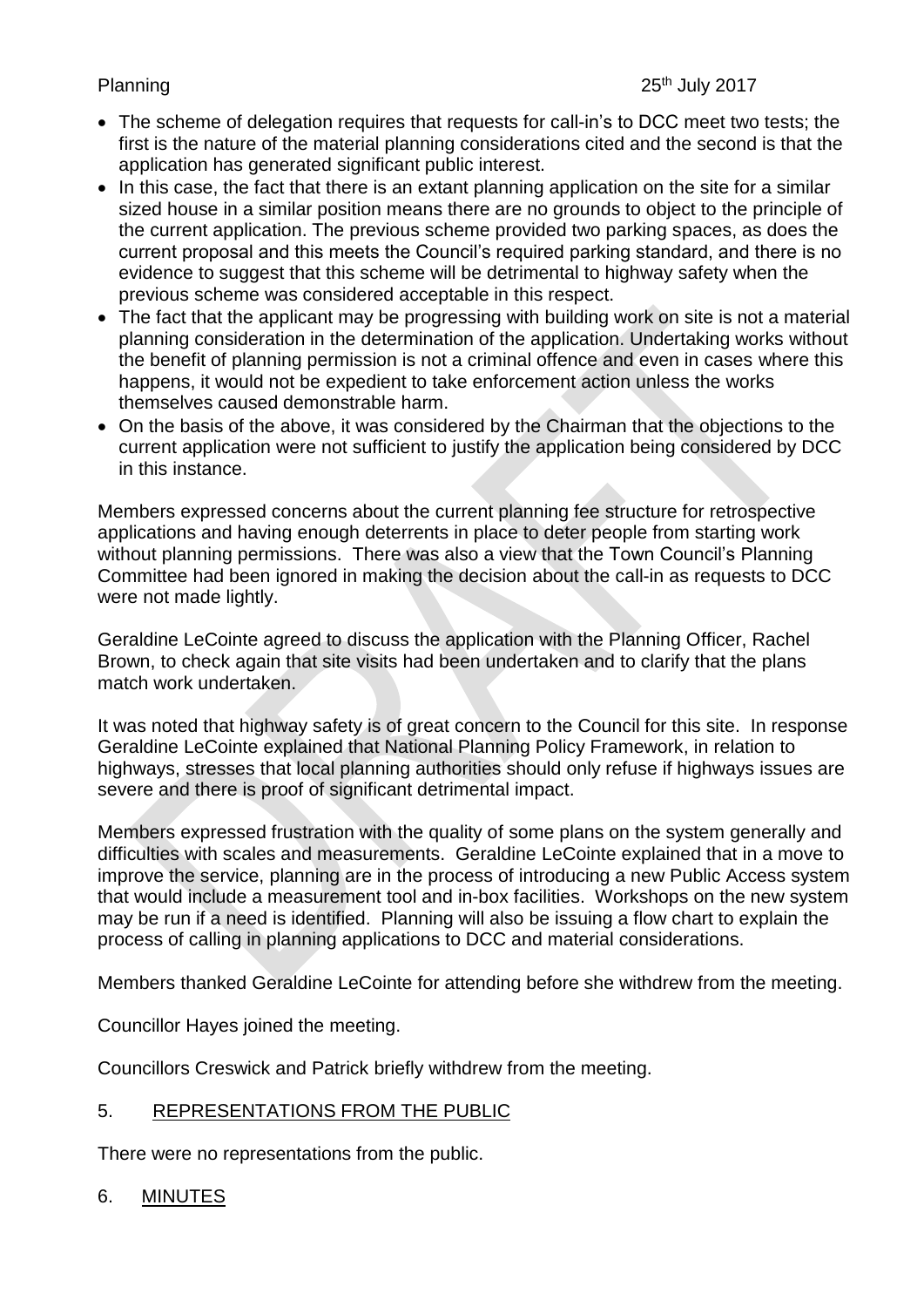It was noted that in the Minutes of the Meeting of the Planning Committee held on the 20<sup>th</sup> June 2017 and circulated to members, the date in section 11 should be 18<sup>th</sup> July and not 20<sup>th</sup> July. This revision was accepted.

The minutes, with the accepted revision above, were taken as read, confirmed and signed by the Chairman as a correct record.

Councillors Creswick and Patrick re-joined the meeting.

## 7. PLANNING APPLICATIONS

Councillors Hayes and Nicholson introduced the following applications:

i) **S.17/1184/DISCON** Littlecombe Zone K2 Lister Road, Dursley Discharge of condition 25 (Kingshill Road/Kingshill Lane junction) - Application Ref: S.15/0476/OUT.

**RESOLVED:** No observations in relation to the proposed junction.

- ii) **S.17/1348/HHOLD** 23 Bull Pitch, Dursley, GL11 4NG
- Retrospective application for a 3 bay Timber Garage.

**RESOVED:** No observations.

iii) **S.17/1167/FUL** Lynjon Lower Poole Road, Dursley, GL11 4LD Erection of a bungalow and creation of 2 additional parking spaces. **RESOLVED:** Object. The proposed development would result in overdevelopment of the site, given its size and the space available, contrary to Local Plan Policy HC1. The proposed development is in close proximity to a number of substantial mature trees, located just outside of the site boundary. These trees may be adversely impacted by any earthworks undertaken. Contrary to Local Plan Policy ES8, the proposed development could result in unacceptable damage or threaten the continued well-being of the trees.

iv) **S.17/1357/FUL** Reliance House Long Street, Dursley, GL11 4LS Demolition of an existing commercial property to accommodate a new car park facility and associated works.

**RESOLVED:** Support. The Council fully supports this application and the proposed development to create a much needed new car park for Dursley.

v) **S.17/1421/FUL** 31 Kingshill Road Dursley, GL11 4BJ Demolition of existing showroom and offices. Erection of 8 no. x 3 bedroom town houses and 2 no. two bedroom flats, creation of two office spaces . Alterations to existing access and associated works.

**RESOLVED:** Object.The Council would like to see some development and improvement to the site.The following comments/observations relate directly to the proposed development:

- 1. The proposed development would result in overdevelopment of the site.
- 2. There are too many properties proposed for a site of this size/location.
- 3. There is a lack of amenity space, with inadequate storage for wheelie bins, recycling boxes and bicycles.
- 4. Parking arrangements are inadequate and do not meet the parking standards set out in the Stroud District Local Plan 2015. There are not enough spaces allocated to properties and no turning space for vehicles. There is an insufficient supply of long stay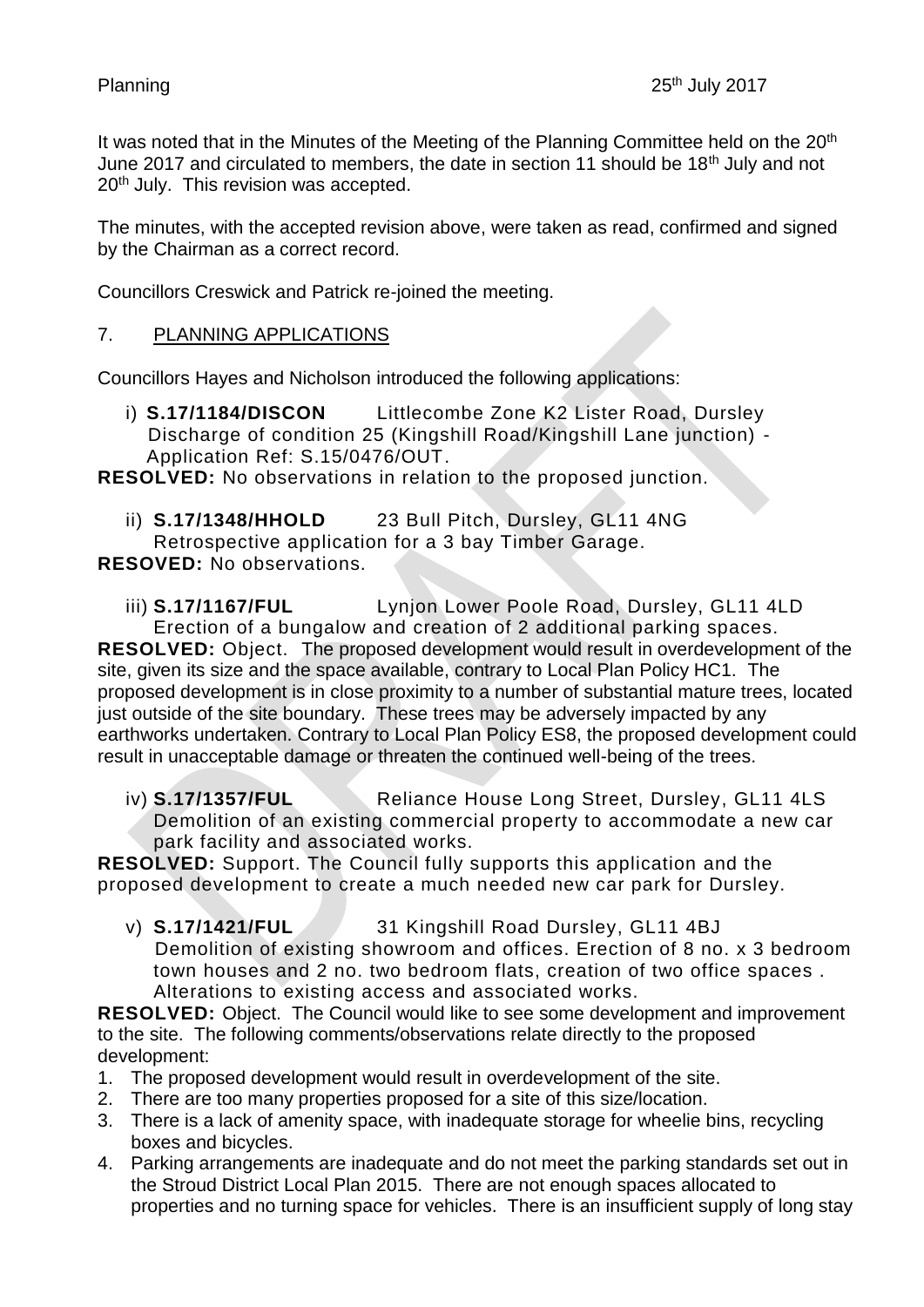parking within walking distance. The adjacent existing on-street parking lay-by does not belong to the applicant/site and therefore cannot be relied upon for office/premises parking.

*(Contrary to Local Plan Policy HC1)*

5. The proposed arrangements would be detrimental to highway safety given the points raised above and the site location on a busy main road. Council is of the opinion that the revisions do not address the original highway issues and comments raised by Gloucestershire County Council (dated 4/10/13 for S.13/1882/FUL).

*(Contrary to Local Plan Policy ES3)*

6. The proposed development would result in the loss of an employment site. *(Contrary to Local Plan Policy EI3)*

7. The Council would want to ensure the site boundary with the War Memorial Recreation Ground is protected and that there would be no direct access to the ground. There is also the issue of boundary maintenance to be considered. The proposed boundary treatments are considered inappropriate for a recreation ground and children's play area. Wooden fencing can be easily damaged and vandalised.

Councillor Grecian voted against the Council's response. All other Councillors present voted for the Council's response.

vi) **S.17/1444/VAR** 17 Blackwells Woodmancote, Dursley, GL11 4BG Retrospective application for a variation to permission S.16/1609/HHOLD (Condition 2) for a top opening vented window (vent 1.7m above floor level) in first floor bedroom (fire safety).

**RESOLVED:** No observations.

vii) **S.17/1479/LBC** 4 Broadwell Water Street, Dursley, GL11 4JE Patent glazed roof over courtyard area. Internal alterations to improve layout and two new conservation rooflights.

**RESOLVED:** No observations.

viii) **S.17/1448/HHOLD** 32 Kingshill Park Dursley, GL11 4DF Single Storey rear extension.

**RESOLVED:** No observations.

ix) **S.17/1103/DISCON** Littlecombe Zone B Lister Road, Dursley Discharge of Condition 4 - Construction Management Plan, logistics Site Plan & Condition 6.1 & 6.2 - P16-407 Dursley Zone B Phase 2 Interpretive Report 08 05 2017 - Application Ref. S.16/2605/FUL.

**RESOLVED:** No observations.

8. CONSIDERATION OF LICENSING APPLICATIONS:

There were no licensing applications to consider.

### 9. PLANNING MATTERS IN GENERAL

i) **Notifications (incl. Discharge of conditions/certificates/permitted development):** 

The following were noted:

**S.17/1436/DISCON** Littlecombe Zone K2 Lister Road, Dursley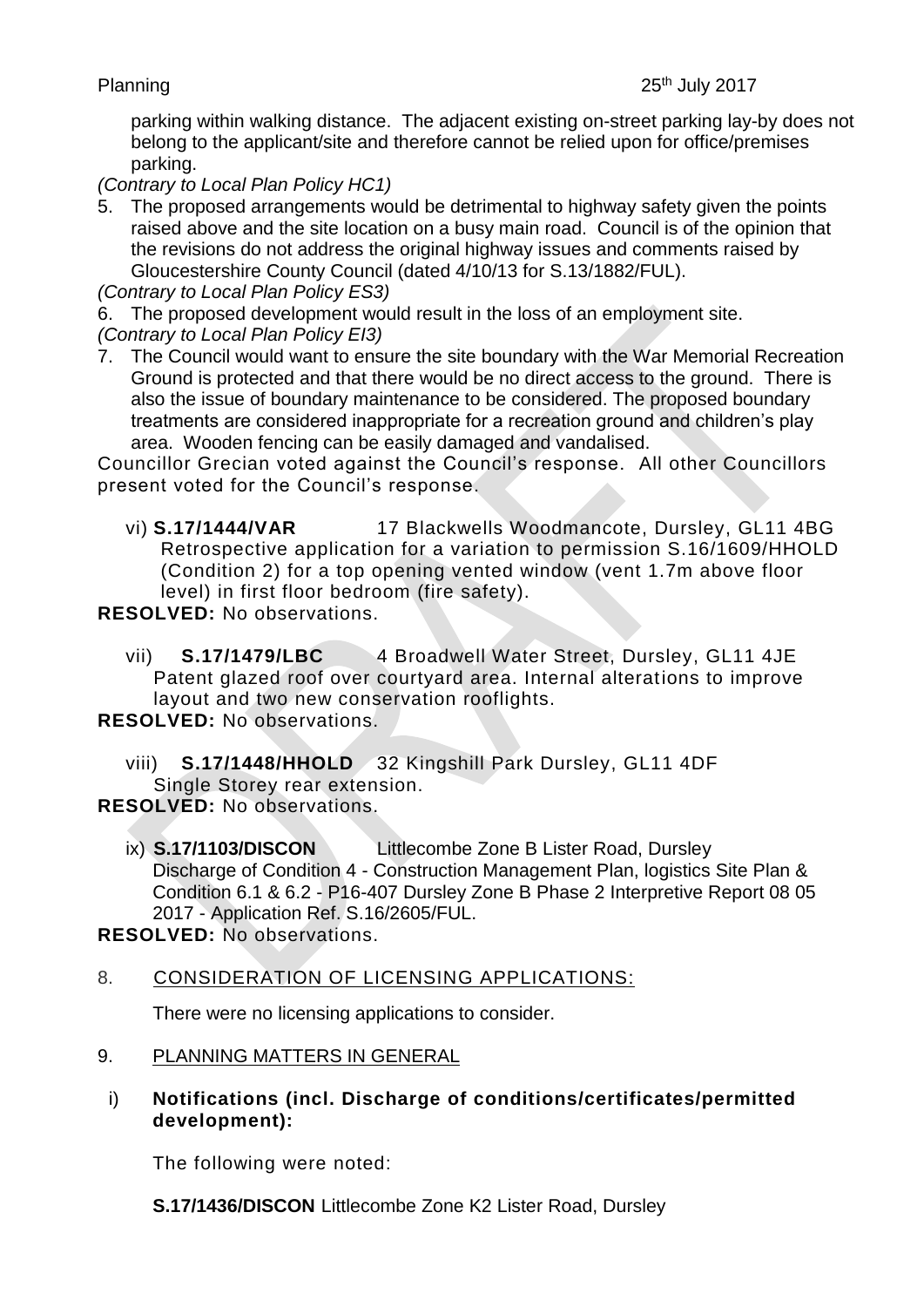Discharge of conditions 14, 19 and 22 (in relation to Zone K2) of S.15/0476/OUT.

**S.17/1358/DISCON** Littlecombe Zone C Lister Road, Dursley Discharge of conditions 5 and 6, in relation to Zone C, on outline planning permission S.15/0476/OUT.

## ii) **Notification of Planning Permissions:**

The following were noted:

S.17/1010/FUL Site For Erection Of Livestock Shelter, Ganzell Lane Change of use of land to mixed use comprising agricultural and equestrian. (Description of development amended 28/6/17).

**S.17/0966/FUL** Dursley And District Community Association, Rednock Drive New section of entrance ramp and steps to the front and front doors.

**S.17/0974/FUL** 22 Union Street, Dursley

Demolition of existing dwelling. (2 dwellings) with associated works (revised plans received 16/05/17).

**S.17/0952/TCA** 12 Woodmancote, Dursley Bay Tree- Reduce height and thickness by half. Replace gap in hedge with privet.

**S.17/0985/DISCON** Littlecombe Zone K2, Lister Road, Dursley Discharge of Condition 13 - Trees (S.15/0476/OUT).

**S.17/1083/HHOLD** 70 School Road, Dursley Two storey rear extension.

**S.17/1177/TCA** Land At, May Lane, Dursley Tree in Prospect Place Dursley.

In relation to S.17/1177/TCA it was agreed that the Deputy Town Clerk would investigate why work had started and stopped.

## iii) **Notification of Appeal Decision:**

The following was noted:

**APP/C1625/W/17/3172529** Chestal Farm, Chestel, Dursley GL11 5HB. The appeal is allowed and planning permission Ref S.16/2082/COU for the conversion of existing farm buildings to form 1 dwelling and 1 office with ancillary storage at Chestal Farm, Chestel, Dursley GL11 5HB, granted on 29 November 2016 by Stroud District Council, is varied by deleting condition No 13.

## 10. FUTURE DURSLEY (NEIGHBOURHOOD DEVELOPMENT PLAN (NDP))

i) Councillor Creswick gave members an update on the NDP following the Steering Group meeting on 28<sup>th</sup> June 2017, the project timetable circulated with the agenda was noted.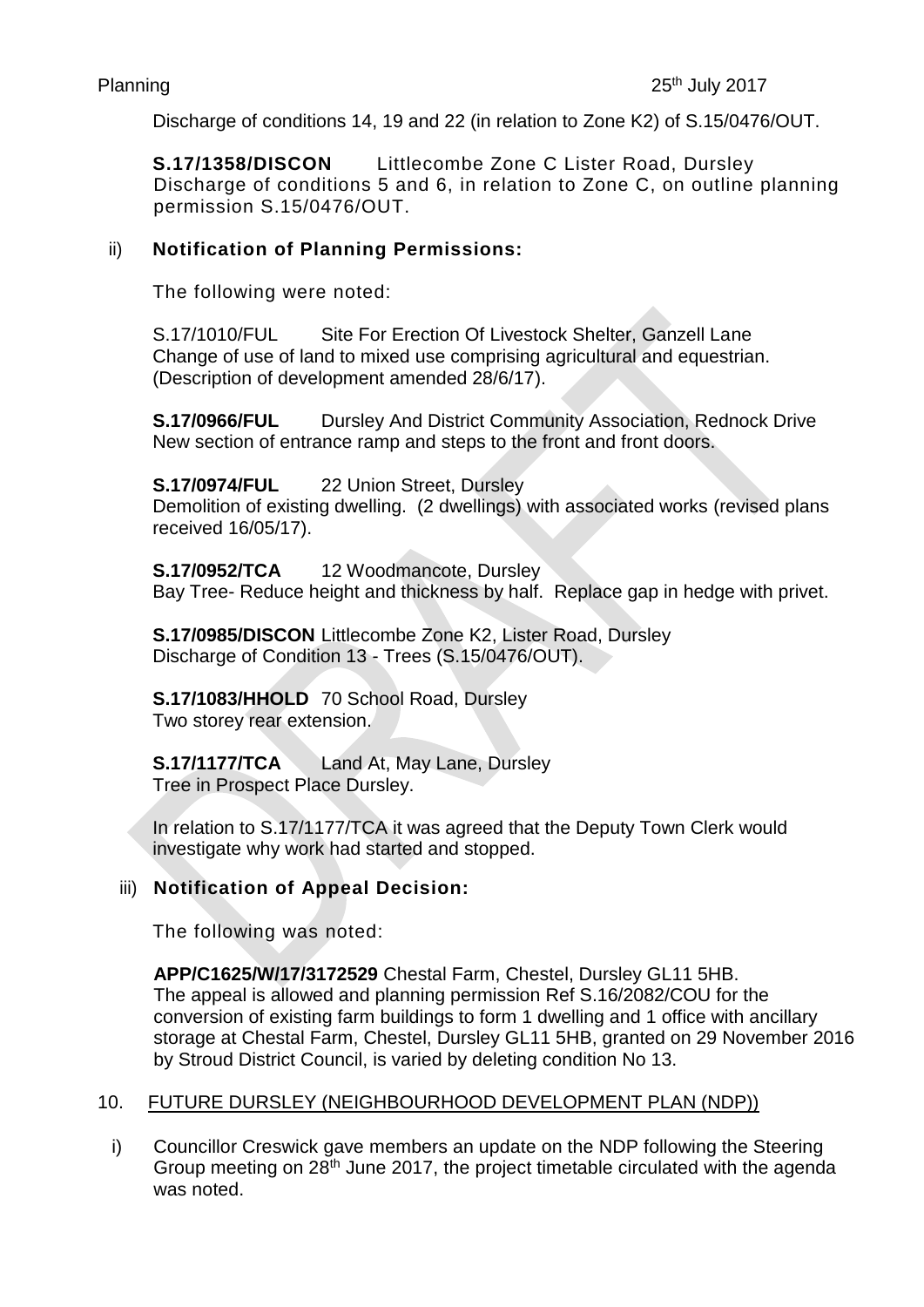## Planning

- ii) It was noted that Steering Group representatives had met with planning consultants, Bell Cornwell, on 21<sup>st</sup> June 2017 regarding Land at Shakespeare Road. Meeting notes were supplied.
- 11. AREA PLANS AND CONSULTATIONS
- i) Members considered the Committee Chairman's draft response to Stroud District Council's Dog Control Orders Consultation.

The response to Dog Control Order 1 (DCO1) suggesting that it should be considered that local authority representatives (Town/Parish Council staff and councillors) should be empowered to issue fixed penalty notices relating to dog fouling was discussed in detail, including dealing with difficult situations that may arise and appropriate media coverage/communication.

**RESOLVED:** To submit the draft response to the Dog Control Orders Consultation without amendment.

12. TO CONSIDER THE NEW TOWN PLANNING SUPPORT SERVICE FOR LOCAL COUNCILS 'PLANNING LOCAL' [WWW.PLANNINGLOCAL.CO.UK](http://www.planninglocal.co.uk/)

Members considered the new 'Planning Local' support service available through membership at a cost of £100 per annum.

It was recognised that the new service could be of benefit to the Planning Committee and Council Officers.

**RESOLVED**: To recommend to full Council that an application is made for membership, to be trialled for 1 year.

## 13. TO REVIEW THE PLANNING COMMITTEE TERMS OF REFERENCE

Members reviewed the Planning Committee Terms of Reference and made changes to the wording of points 5 and 6.

**RESOLVED**: To submit the wording revisions noted by the Deputy Town Clerk in relation to points 5 and 6 to the Town Clerk, to be included in the report submitted for full Council approval.

## 14. PLANNING COMMITTEE ROTA

It was noted that the next meeting would be held in the **Dursley Library, May Lane, Dursley** on Tuesday 22<sup>nd</sup> August 2017 at 6.30 p.m. Councillors Patrick and Sheffield are scheduled to consider the plans and are responsible for finding a replacement if they are unable to do so.

## 15. PLANNING APPLICATION PANEL

It was noted that for the current month the planning application panel would be the Chair and Vice-Chair plus Councillors Creswick, Grecian and Hayes. In the event of an